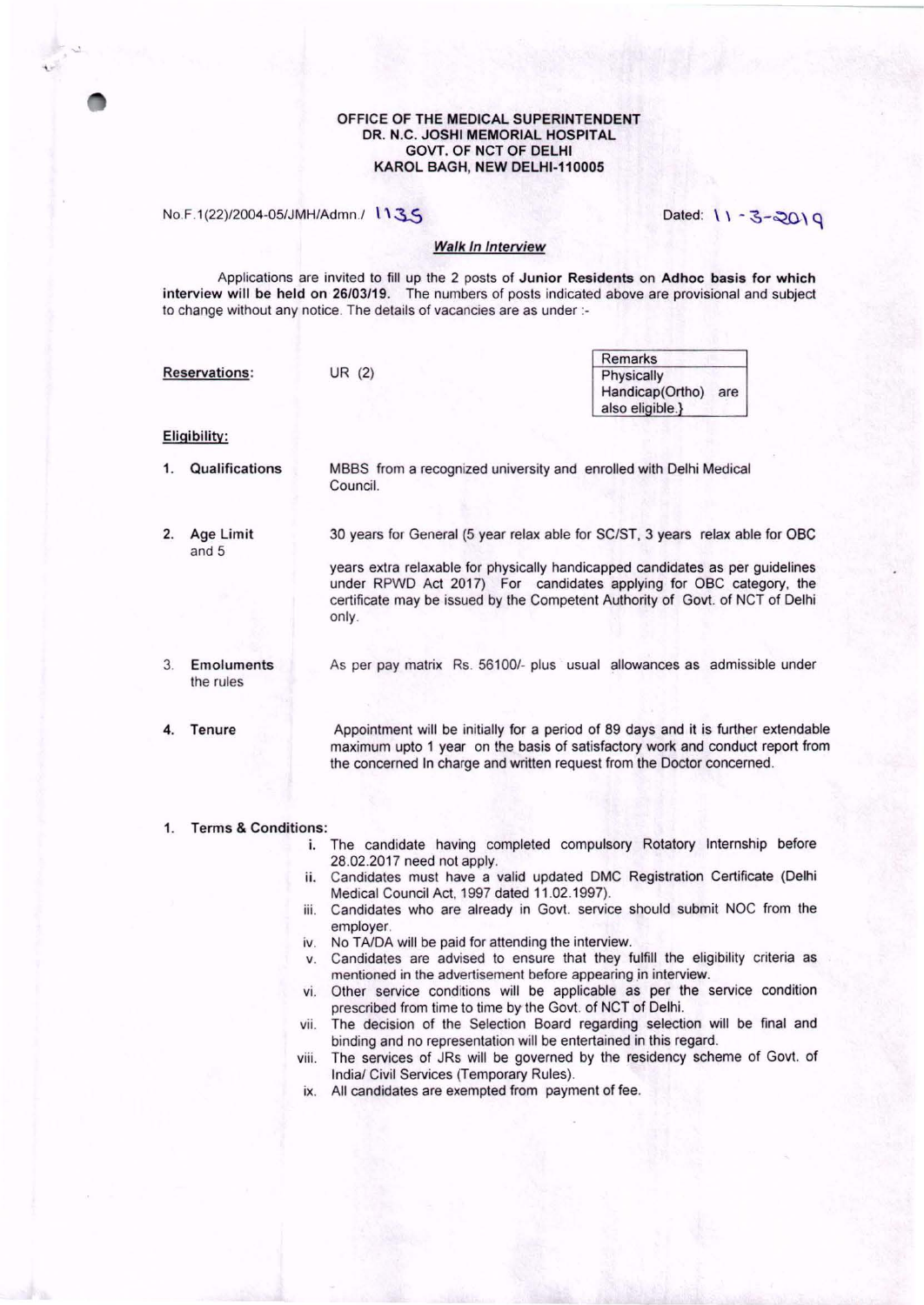- x. In case of Non-availability of candidate the post will be filled on adhoc basis from other categories.
- xi. No. of vacancies for regular appointment may be increased/decreased with the permission of the chair.

Interested candidates shall have to submit their application form on 23/03/19 up to 10.00 AM along with photocopies of qualifying certificates, date of birth proof, photo ID card, caste certificate(if applicable) and address proof. Only those candidates who fulfill the criteria will be allowed to appear before interview board.. The interviews will be held on 26/03/19 at 10.30 A.M. sharp. All original certificates must be brought for verification.

'

(DR. RITA RANJAN) MEDICAL SUPERINTENDENT